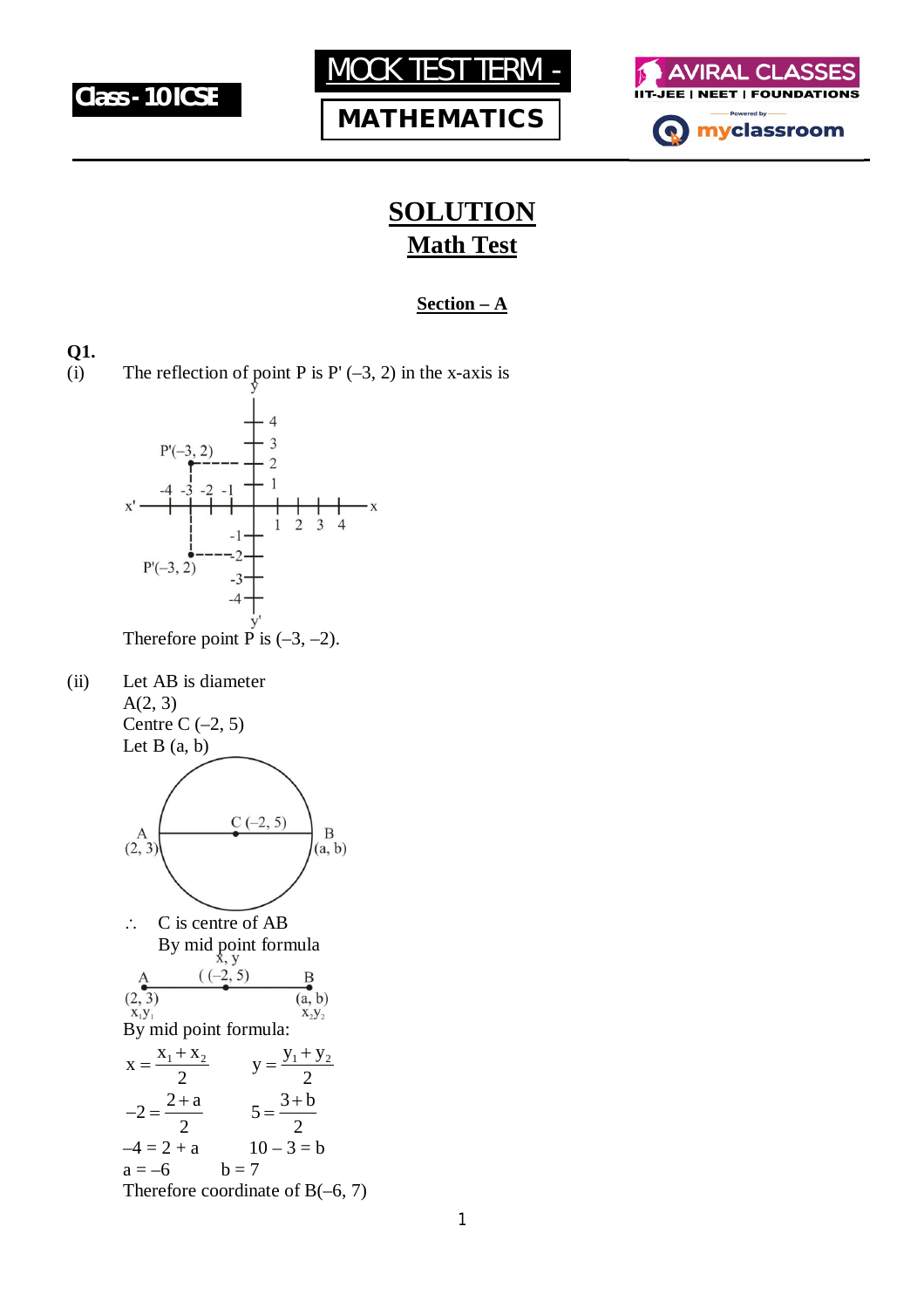

**MATHEMATICS**



- (iii) Given that:  $\theta = 45$  and  $C = -3$  $m = \tan 45^{\circ} = 1$ Equation of slope intercepts form  $y = mx + c$  $y = 1 \times x + (-3)$  $y = x - 3$  $x - y - 3 = 0$
- (iv) In the given figure 'O' is centre of circle



 $\angle BAC = 90^{\circ}$ (angle in a semicircle is 90º)  $\angle ADB = \angle ACB$  (= Angle in same segment are equal)  $\angle ADB = 2x$ In  $\triangle$  ADB,  $2x + 3x + 90 = 180^{\circ}$  $5x + 90 = 180$  $5x = 180 - 90$  $5x = 90$  $x = 90/5$  $x = 18^{\circ}$ 

(v) Given that

Radius = 2 *r*

Slant height =  $2\ell$ The total surface area of cone is :  $\pi r(\ell + r)$ 

$$
= \pi \frac{r}{2} \left( 2\ell + \frac{r}{2} \right)
$$

$$
= \pi \frac{r}{2} 2(\ell + \frac{r}{4})
$$

$$
= \pi r \left( \ell + \frac{r}{4} \right)
$$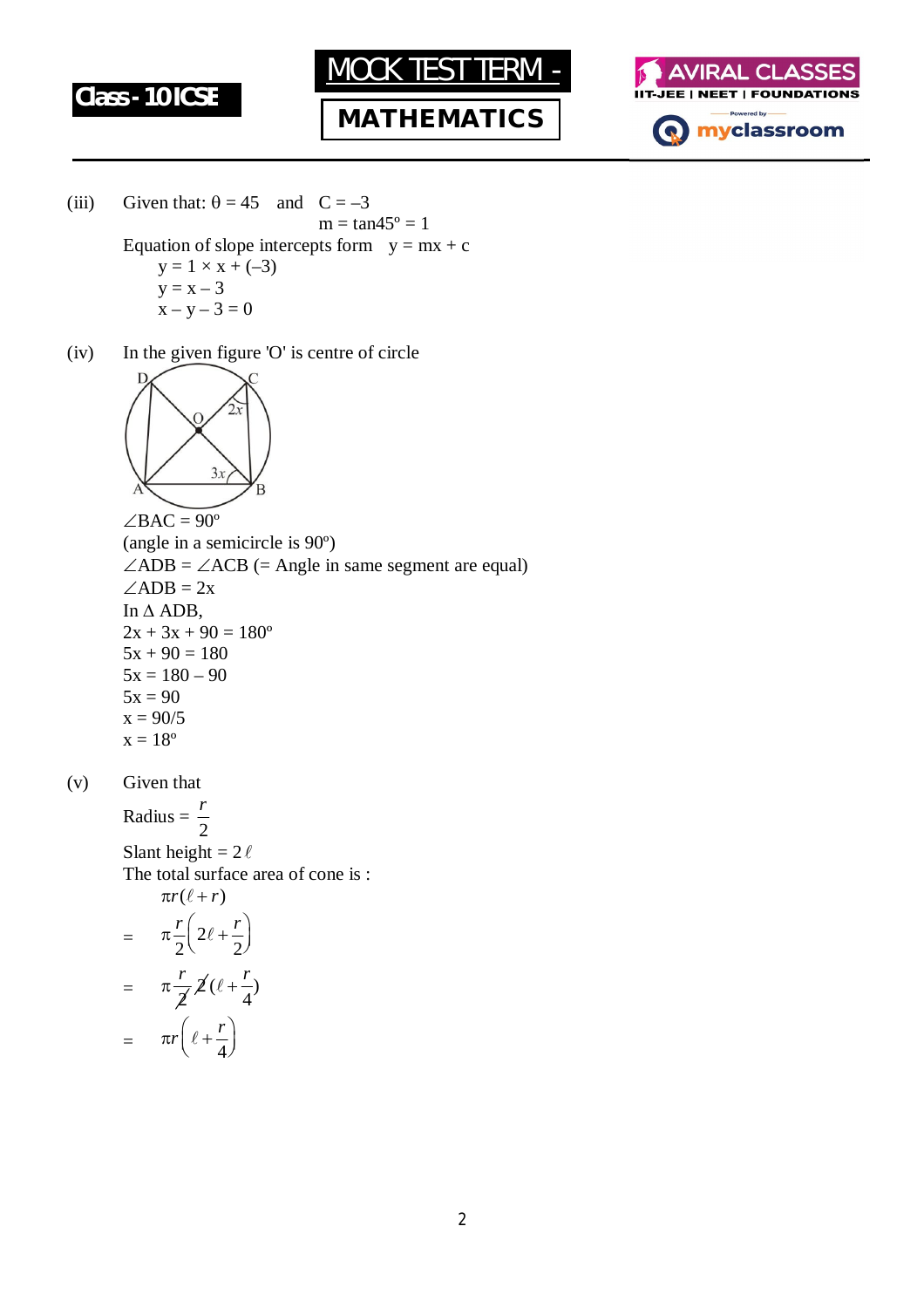

## **MATHEMATICS**



(vi) 
$$
\tan^2 \theta - \sin^2 \theta
$$
  
\n
$$
\frac{\sin^2 \theta}{\cos^2 \theta} - \sin^2 \theta \qquad (\because \tan^2 \theta = \frac{\sin^2 \theta}{\cos^2 \theta})
$$
\n
$$
\sin^2 \theta \left(\frac{1}{\cos \theta} - 1\right)
$$
\n
$$
\sin^2 \theta \left(\frac{1 - \cos^2 \theta}{\cos^2 \theta}\right) \qquad (\because 1 - \cos^2 \theta = \sin^2 \theta)
$$
\n
$$
= \frac{\sin^2 \theta}{\cos^2 \theta} (\sin^2 \theta)
$$
\n
$$
= \tan^2 \theta \sin^2 \theta
$$

- (vii) If  $\sec\theta + \tan\theta = k$ , then the  $\sec\theta \tan\theta = ?$  $\therefore$  sec<sup>2</sup> $\theta$  – tan<sup>2</sup> $\theta$  = 1  $(\sec\theta + \tan\theta) (\sec\theta - \tan\theta) = 1$  $k (sec\theta - tan\theta) = 1$  $\sec\theta - \tan\theta =$ 1 *k*
- (viii) In the given diagram :  $\frac{1}{m}$



- (ix) In the given diagram the maximum frequency class is  $(40 50)$ , so the mode from the given option is 40 which comes between this range.
- (x) Lakshmi tossed two coins three time so the possible outcomes are 4 {HH, HT, TH, TT} The favourable event atmost one head  ${HT, TH, TT} = 3$ 3

$$
\because P(E) = \frac{3}{4}
$$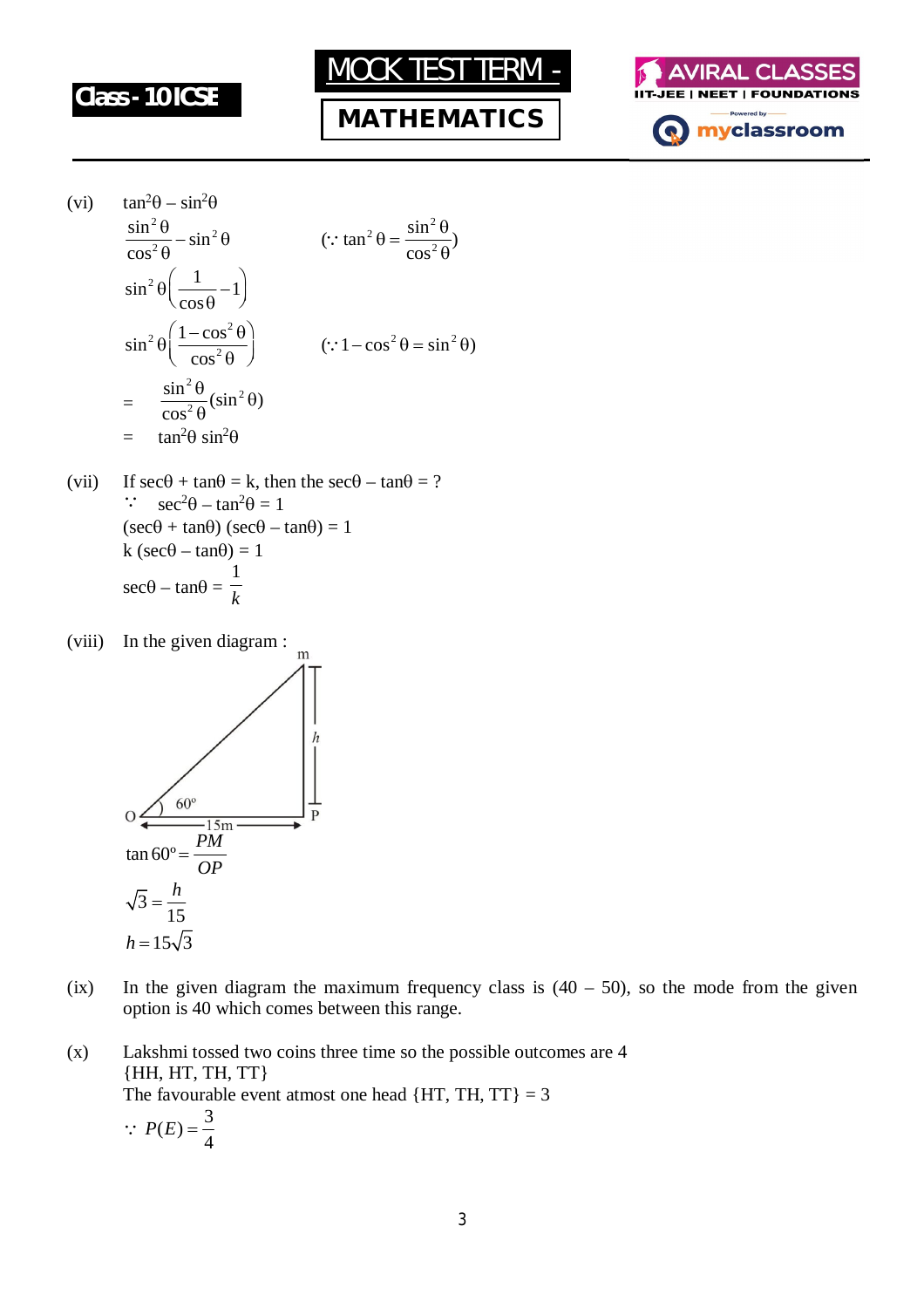





#### **Section - B**

**Q2.**

(i) (a) The image of point P in the origin is  $P^1$  (-4, -3). So the coordinates of P is (4, 3).



- (b) Image of point P in the line  $y = -2$  which is parallel to x-axis is : P"  $(4, -3+2a)$ P"  $(4, -3+2) (-2)$  $P''(4, -3-4)$  $P''(4, -7)$
- (ii) Let coordinate of  $A(a, 0)$ and coordinate B (0, 6)  $m_1 : m_2 = 2 : 3$



*By Section Formula :*

$$
x = \frac{m_1 x_2 + m_2 y_2}{m_1 + m_2}
$$
  
\n
$$
y = \frac{m_1 y_2 + m_2 y_1}{m_1 + m_2}
$$
  
\n
$$
y = \frac{m_1 y_2 + m_2 y_1}{m_1 + m_2}
$$
  
\n
$$
y = \frac{m_1 y_2 + m_2 y_1}{m_1 + m_2}
$$
  
\n
$$
4 = \frac{2 \times b + 3(0)}{2 + 3}
$$
  
\n
$$
4 = \frac{2b}{5}
$$
  
\n
$$
-15 = 3a
$$
  
\n
$$
20 = 2b
$$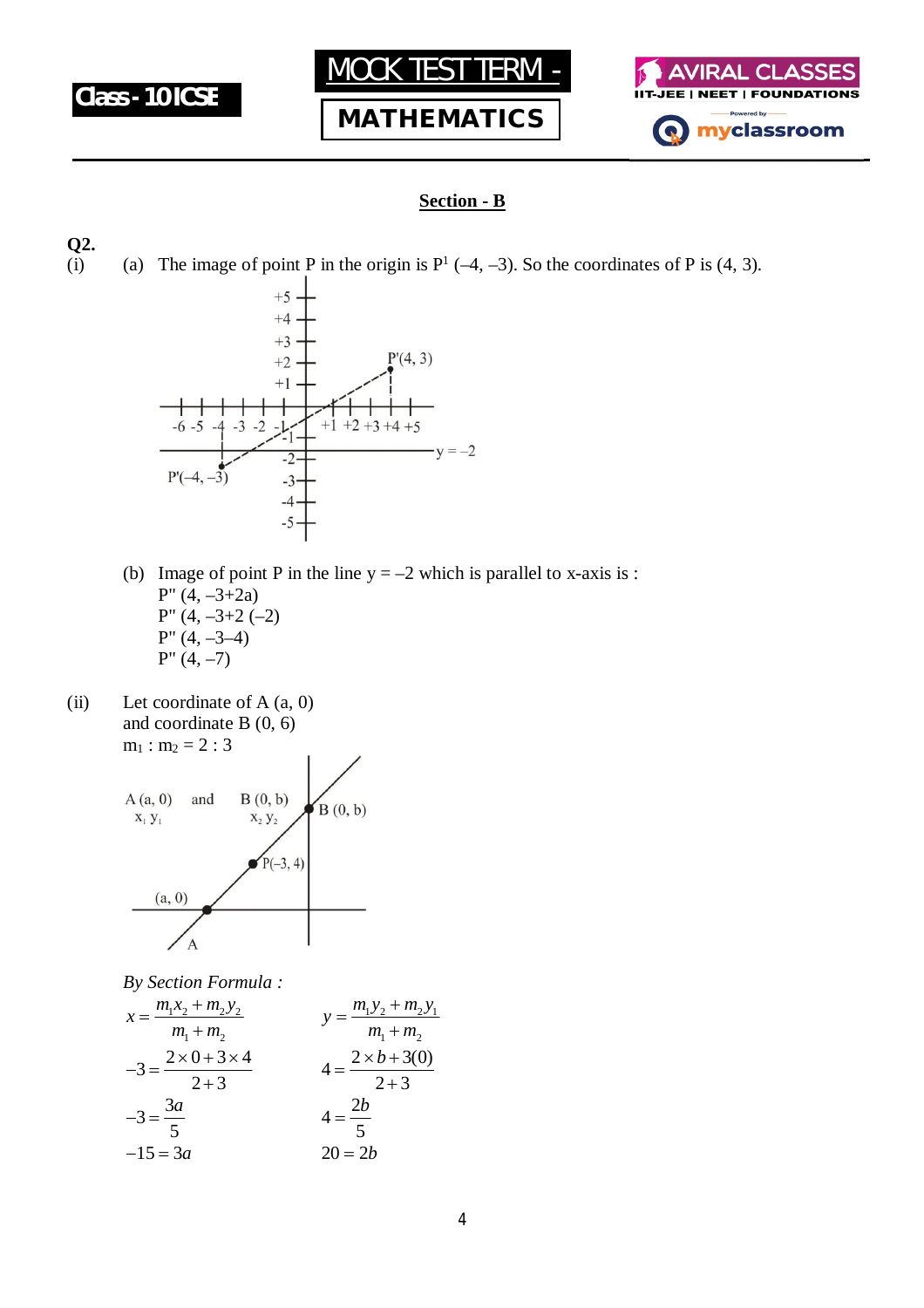

## **MATHEMATICS**





(iii) In the given figure:



( $\therefore$  angle in a semicircle is 90 $\degree$ ) In APB  $42^{\circ} + 90 + \angle PAB = 180^{\circ}$  $132 + \angle PAB = 180$  $\angle$ PAB = 180 – 132  $\angle$ PAB = 48°  $\angle BQP = \angle PAB$  (Angle in a same segment) Therefore  $\angle$ PBQ = 48<sup>°</sup>

(iv) Let radius and height of cylinder is 2x and 7x. Volume of cylinder =  $\pi r^2 h$  $704 = \frac{22}{7} \times (2x)^2 (7x)$ 7  $=\frac{22}{7} \times (2x)^2 (7x)$  $704 = \frac{22}{7}$  $\overline{\lambda}$  $=\frac{22}{7}\times 4x^2*\cancel{\pi}$ 

$$
704 = 4 \times 22 x3
$$
  
\n
$$
\frac{704}{22 \times 4} = x3
$$
  
\n
$$
8 = x3
$$
  
\n
$$
\therefore x = 2
$$
  
\nSo Radius = 2x  
\n
$$
= 2 \times 2
$$
  
\n
$$
= 4 \text{ cm}
$$
  
\nheight = 7x  
\n
$$
= 7 \times 2
$$
  
\n
$$
= 14 \text{ cm}.
$$
  
\nTotal surface area of cylinder

Total surface area of cylinder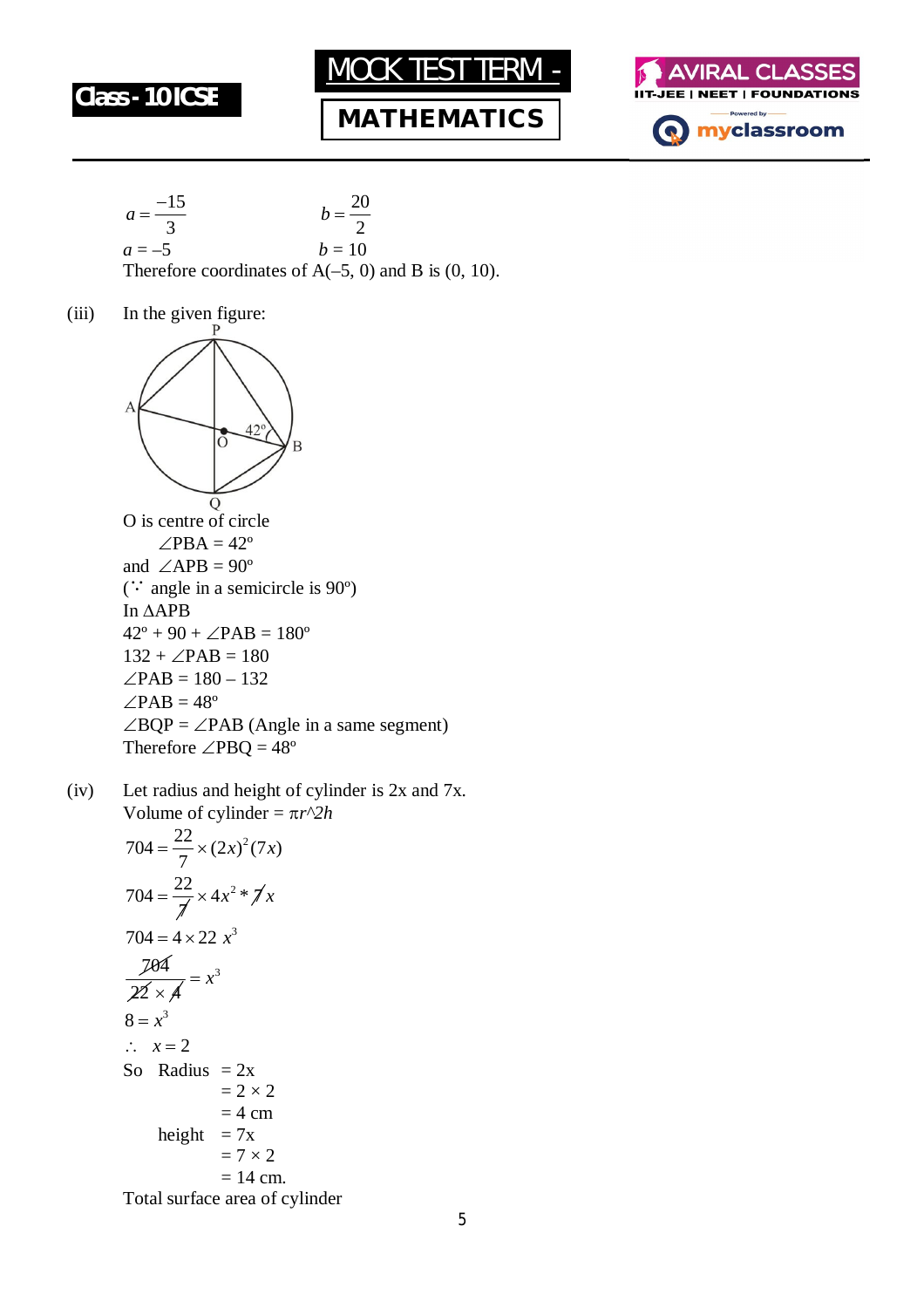







$$
= 2\pi r(h+r)
$$
  
=  $2 \times \frac{22}{7} \times 4(14+4)$   
=  $\frac{44}{7} \times 4(18)$   
=  $\frac{3168}{7}$   
= 452.57 cm<sup>2</sup>

**Q3.**

(i) LHS. 
$$
\frac{\sin \theta - 2\sin^3 \theta}{2\cos^3 \theta - \cos \theta}
$$

$$
\frac{\sin \theta (1 - 2\sin^2 \theta)}{\cos(2\cos^2 \theta - 1)}
$$

$$
= \frac{\sin \theta (1 - 2(1 - \cot \theta))}{\cos(2\cos^2 \theta - 1)}
$$

$$
= \frac{\sin \theta (1 - 2 + 2\cos^2 \theta)}{\cos \theta (2\cos^2 \theta - 1)}
$$

$$
= \frac{\sin \theta (2\cos^2 \theta - 1)}{\cos \theta (2\cos^2 \theta - 1)}
$$

$$
= \frac{\sin \theta}{\cos \theta}
$$

$$
= \tan \theta \quad (R.H.S.)
$$

(ii) height =  $10 \text{ m}$ length of shadow  $10\sqrt{3}$  *m* Let  $\theta$  is angle of elevation

$$
A \frac{\theta}{\sin \theta} = \frac{AC}{AB}
$$
\n
$$
\tan \theta = \frac{AC}{\frac{10}{10\sqrt{3}}}
$$
\n
$$
\tan \theta = \frac{10}{\frac{10}{\sqrt{3}}}
$$
\n
$$
\tan \theta = \frac{1}{\sqrt{3}}
$$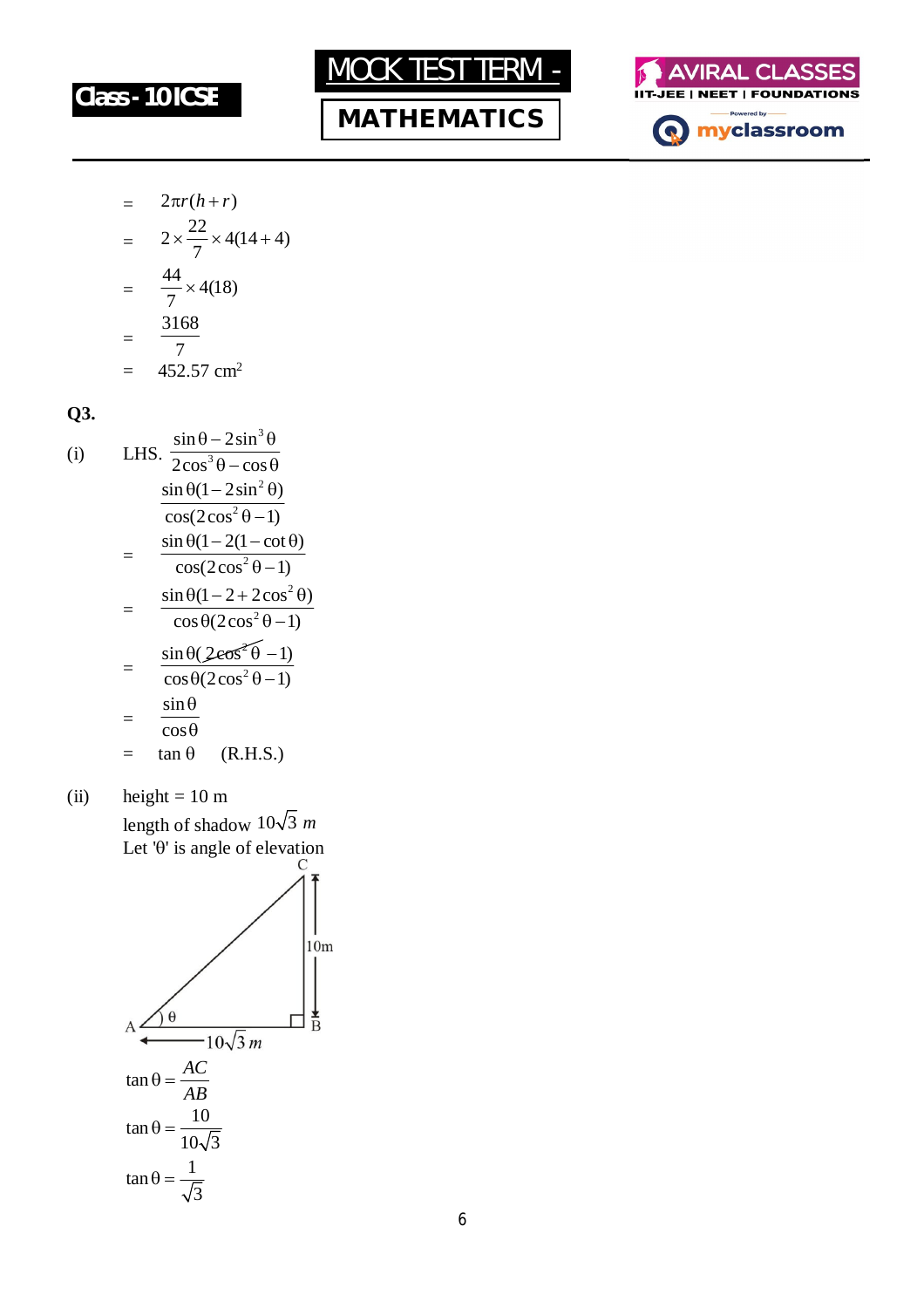





 $\tan \theta = \tan 30^\circ$  $\theta = 30^{\circ}$ Therefore angle of elevation of sun is 30º.

|                                                                                                                                                                          | -0              |                   |                          |  |  |
|--------------------------------------------------------------------------------------------------------------------------------------------------------------------------|-----------------|-------------------|--------------------------|--|--|
|                                                                                                                                                                          | Variate $(x_i)$ | t,                | $f_ix_i$                 |  |  |
|                                                                                                                                                                          | 2               | 3                 | 6                        |  |  |
|                                                                                                                                                                          | 4               | $\overline{2}$    | 8                        |  |  |
|                                                                                                                                                                          | 6               | 3                 | 18                       |  |  |
|                                                                                                                                                                          | 10              |                   | 10                       |  |  |
|                                                                                                                                                                          | $p + 5$         | $\overline{2}$    | $2p + 10$                |  |  |
|                                                                                                                                                                          | Total           | $\Sigma f_i = 11$ | $52 + 2p = \sum f_i x_i$ |  |  |
| $\frac{\sum f_i x_i}{\sum f_i}$<br>$mean =$<br>$\frac{52+2p}{11}$<br>$6 =$<br>$\Rightarrow$ 66 = 52 + 2p<br>$66 - 52 = 2p$<br>$14 = 2p$<br>14<br>$\overline{2}$<br>$p=7$ |                 |                   |                          |  |  |

(iii) For the following distribution table mean is 6.

(iv) Total triangle =  $8$  in which 3 blue triangle and 5 red triangle Total square = 10 in which Blue square = 6 and Red square = 4 Total piece =  $10 + 8 = 18$ 

If one piece is lost randomly the probability of a triangle

a) 
$$
P(\varepsilon) = \frac{8}{18}
$$

$$
= \frac{4}{9}
$$

b) A square of blue colour

$$
P(\varepsilon) = \frac{6}{18}
$$

$$
P(\varepsilon) = \frac{1}{3}
$$

c) A triangle of red colour :

$$
P(\varepsilon) = \frac{5}{18}
$$

**Q4.**

(i) mean = 
$$
\frac{1+7+5+3+4+4}{6}
$$
 (mean = m)  

$$
m = \frac{24}{6}
$$

$$
m = 4
$$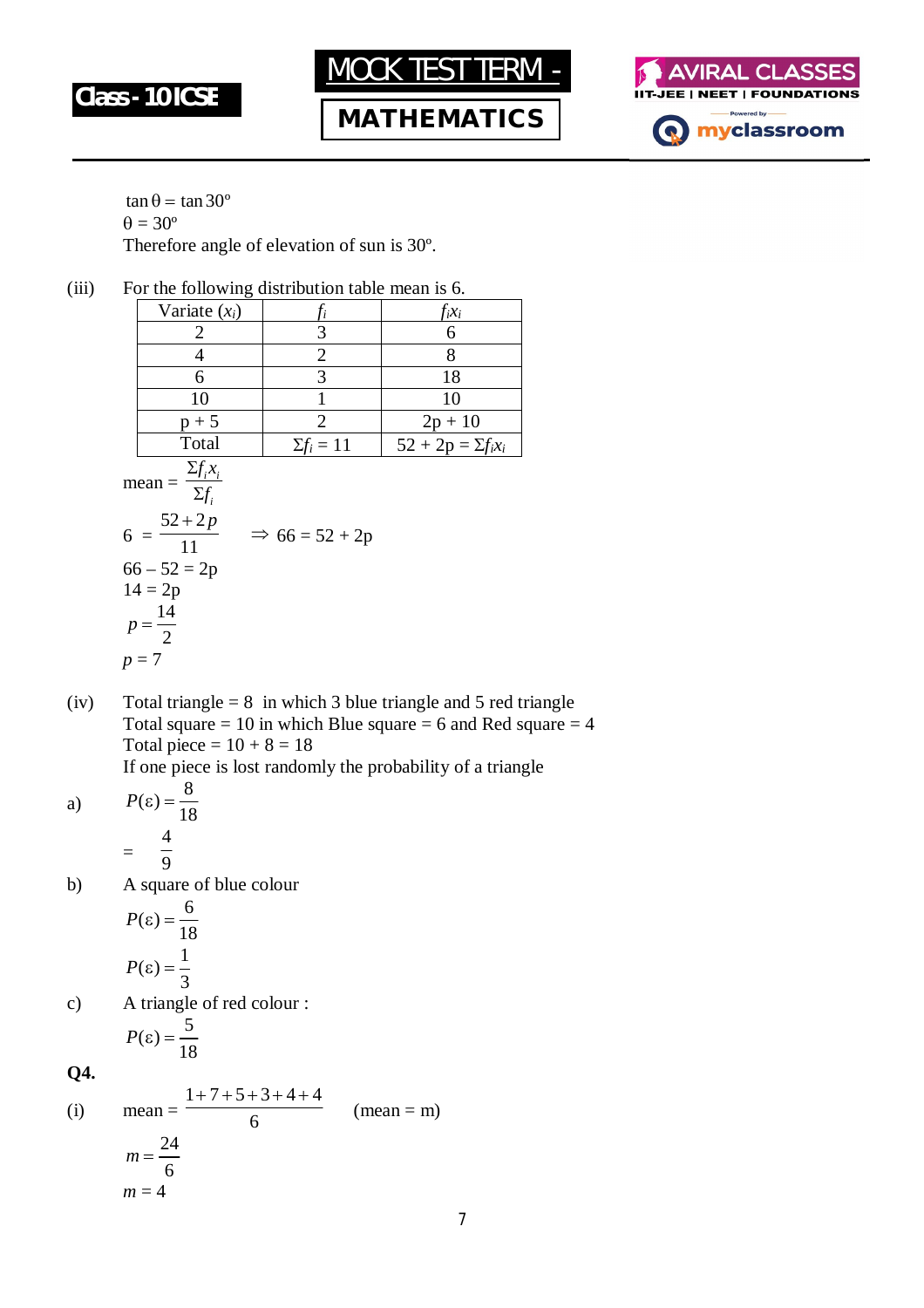





and mean of 3, 2, 4, 2, 3, 3, P is 
$$
(m-1)
$$
  
\nmean = 
$$
\frac{3+2+4+2+3+3+P}{7}
$$
  
\n $(m-1) = \frac{17+P}{7}$   
\n $4-1 = \frac{17+P}{7}$   
\n $3 = \frac{17+P}{7}$   
\n $21 = 17+P$   
\n $21 = 17+P$   
\n $4 = P$   
\nFor median : arrange in ascending order  
\n2, 2, 3, 3, 3, 4, 4  
\n $n = 7$  (odd)  
\nmedian =  $\left(\frac{n+1}{2}\right)^{th}$  term  
\nmedian =  $\left(\frac{7+1}{2}\right)^{th}$   
\n $q = \left(\frac{8}{2}\right)^{th}$   
\n $q = 4^{th}$  term  
\n $q = 3$   
\nTherefore,  $P = 4$  and  $q = 3$ 

(ii) Let radius =  $r$ , and  $h = 25$  cm (Given) (a) The circumference of base is 132.

$$
2\pi r = 132
$$
\n
$$
2 \times \frac{22}{7} \times r = 132
$$
\n
$$
r = \frac{132 \times 7}{22 \times 2}
$$
\n
$$
r = 21 \text{ cm.}
$$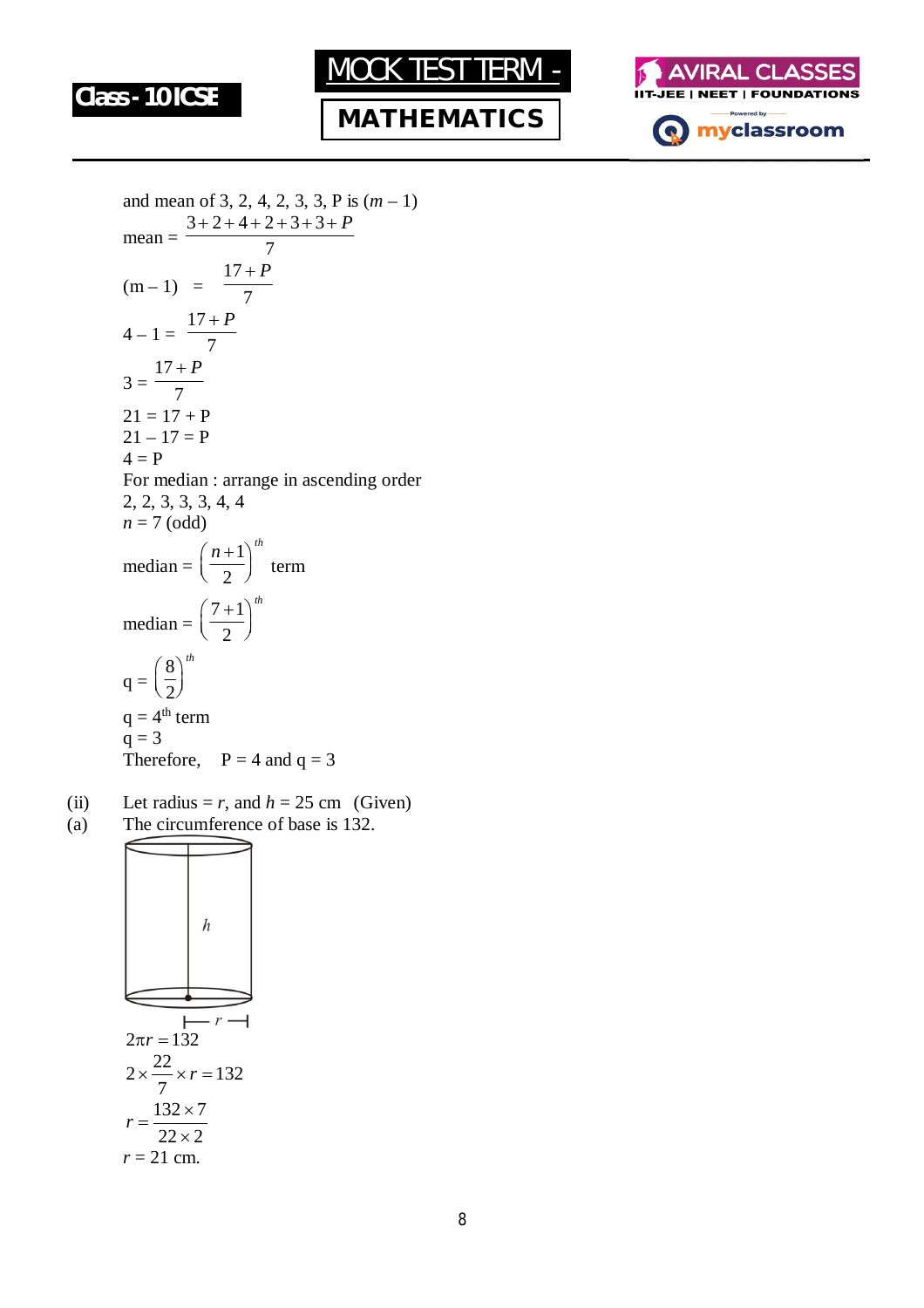

**MATHEMATICS**



(b) Volume of cylinder =  $\pi r^2 h$ 

$$
= \frac{22}{7} \times (21)^2 \times 25
$$
  
= 
$$
\frac{22}{7} \times 21 \times 21 \times 25
$$
  
= 
$$
22 \times 3 \times 21 \times 5
$$
  
= 34650 cm<sup>3</sup>

(iii) For cone: Radius  $OP = 7$  cm Height  $OQ = 12$  cm For cylinder Radius  $=$  half of radius of cone =  $\frac{1}{2} \times 7$ 2  $\times$ 7

$$
R_{cylinder} = \frac{1}{2}
$$

and height of cylinder = 1 2 *h*

 $= 6$  cm



If cylinder of radius 7  $\frac{1}{2}$  and height 6 cm. is drilled out from cone, remaining volume = Volume of cone – volume of cylinder

$$
= \frac{1}{3}\pi r_1^2 h_1 - \pi r_2^2 h_2
$$
  
\n
$$
= \frac{1}{3} \times \frac{22}{7} \times (7)^2 \times 12 - \frac{22}{7} \times \left(\frac{7}{2}\right)^2 \times 6
$$
  
\n
$$
= \frac{1}{3} \times \frac{22}{7} \times 7 \times 7 \times 12 - \frac{22}{7} \times \frac{7}{2} \times \frac{7}{2} \times 6
$$
  
\n
$$
= 22 \times 7 \times 4 - \frac{22 \times 7 \times 7}{2}
$$
  
\n
$$
= 616 - 11 \times 7 \times 3
$$
  
\n
$$
= 616 - 231
$$
  
\n
$$
= 385 \text{ cm}^3
$$

(iv) We have :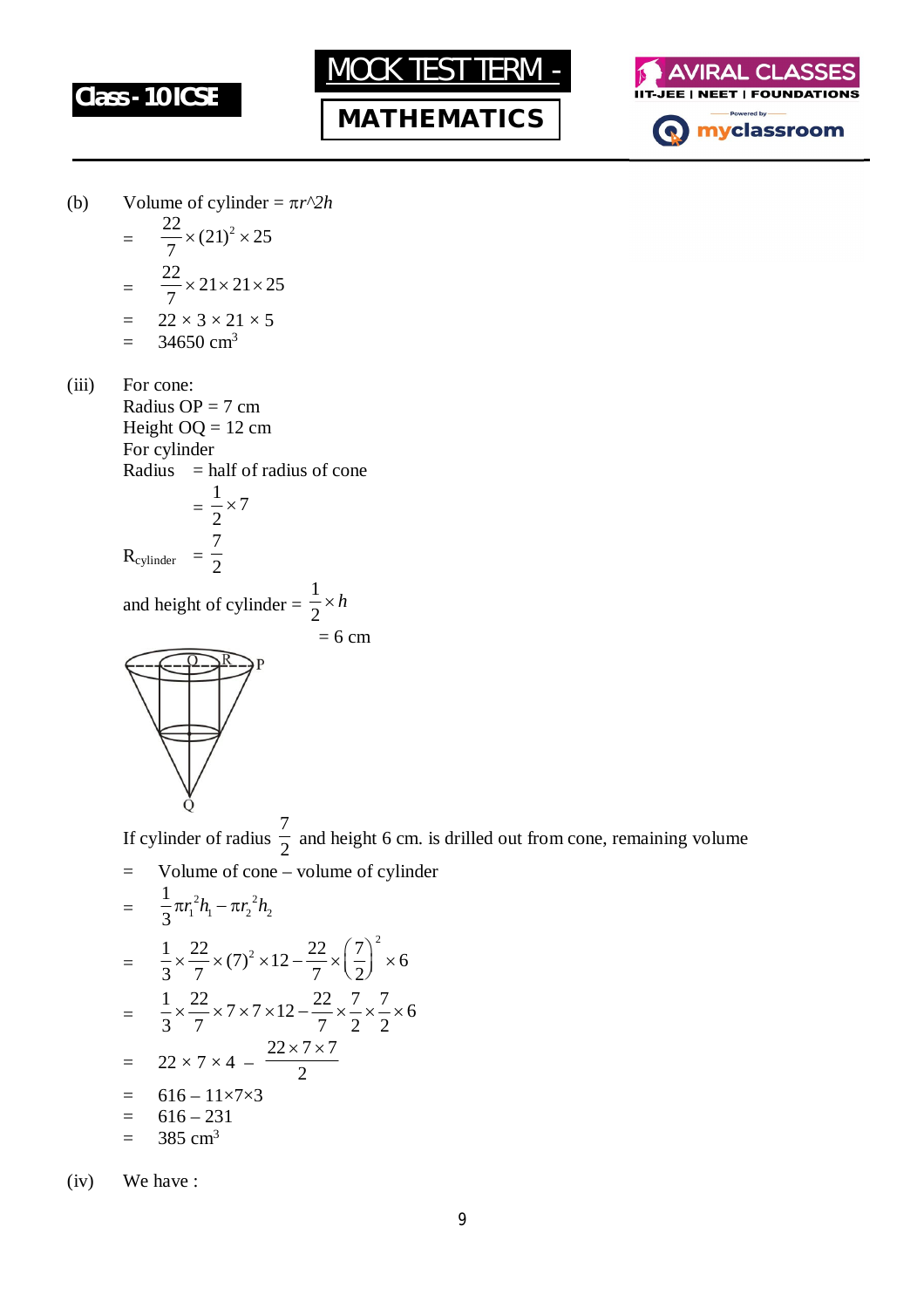

## **MATHEMATICS**



$$
\frac{4}{3}(\sec^2 59 - \cot^2 31) - \frac{2}{3}\sin 90^\circ + 3\tan^2 56.\tan^2 34 = \frac{x}{3}
$$
  
\n
$$
\frac{4}{3}(\sec^2 59 - \cot^2 (90 - 59) - \frac{2}{3} \times 1 + 3\tan^2 56.\tan^2 (90 - 56) = \frac{x}{3}
$$
  
\n
$$
\frac{4}{3}(\sec^2 59 - \tan^2 59) - \frac{2}{3} + 3\tan^2 56\cot^2 56 = \frac{x}{3}
$$
  
\n
$$
\frac{4}{3}(1) - \frac{2}{3} + 3 = \frac{x}{3}
$$
  
\n
$$
\frac{4}{3} - \frac{2}{3} + 3 = \frac{x}{3}
$$
  
\n
$$
\frac{4-2}{3} + 3 = \frac{x}{3}
$$
  
\n
$$
\frac{2+9}{3} = \frac{x}{3}
$$
  
\n
$$
\frac{11}{3} = \frac{x}{3}
$$
  
\n
$$
x = 11
$$

**Q5.**



(i)

Let AB is a cliff of  $h = 150$ m. And two boats are at C and D and angle of depression are 60º and 30º respectively. Let 'a' is distance between two boats In  $\triangle ABC$ 

$$
\tan 60 = \frac{AB}{AC}
$$
\n
$$
\sqrt{3} = \frac{150}{b}
$$
\n
$$
b = \frac{150}{\sqrt{3}} = \frac{150}{\sqrt{3}} \times \frac{\sqrt{3}}{\sqrt{7}}
$$
\n
$$
= \frac{150\sqrt{3}}{3}
$$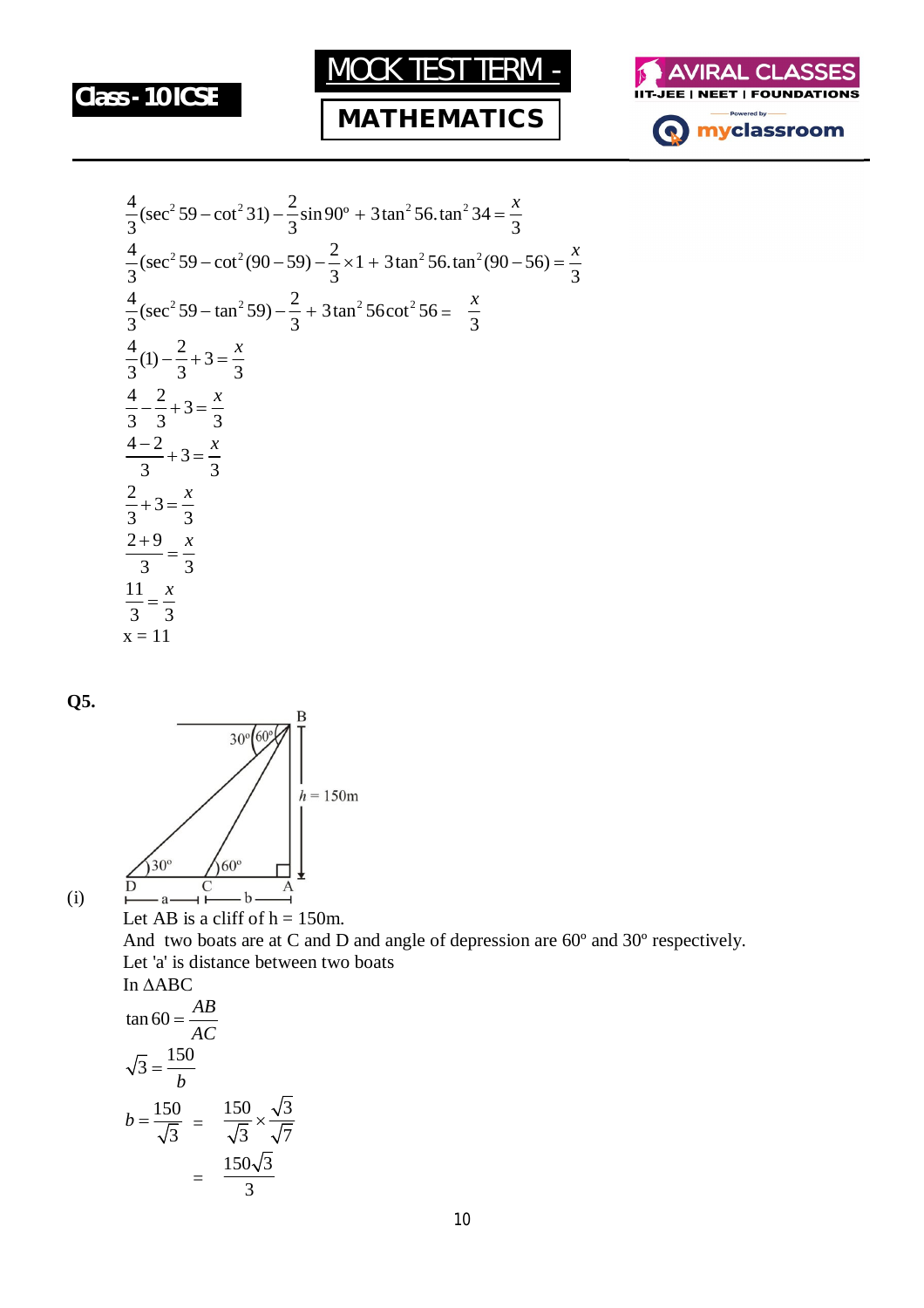







$$
b = 150\sqrt{3}
$$
  
\nIn  $\triangle$  DAB.  
\n
$$
\tan 30^\circ = \frac{AB}{AD}
$$
  
\n
$$
\frac{1}{\sqrt{3}} = \frac{150}{AC + CD}
$$
  
\n
$$
\frac{1}{\sqrt{3}} = \frac{150}{b+a}
$$
  
\n
$$
a + b = 150\sqrt{3}
$$
  
\n
$$
a = 150\sqrt{3} - 50\sqrt{3}
$$
  
\n
$$
a = 100 \times 1.732
$$
  
\n
$$
a = 100 \times 1.732
$$
  
\n
$$
a = 173.2 \text{m}
$$
  
\nTherefore the distance between two boats are 173.2m  
\nToval marbles in a jar = 24  
\nLet 'x' are green and (24 - x) are blue.  
\nProbability of green =  $\frac{x}{24}$   
\nand P(G) =  $\frac{2}{3}$   
\n
$$
\frac{2}{3} = \frac{x}{24}
$$
  
\n
$$
x = \frac{24 \times 2}{3}
$$
  
\n
$$
x = 16
$$
  
\nSo the number of blue balls = 24 - 16  
\n= 8

(iii) Histogram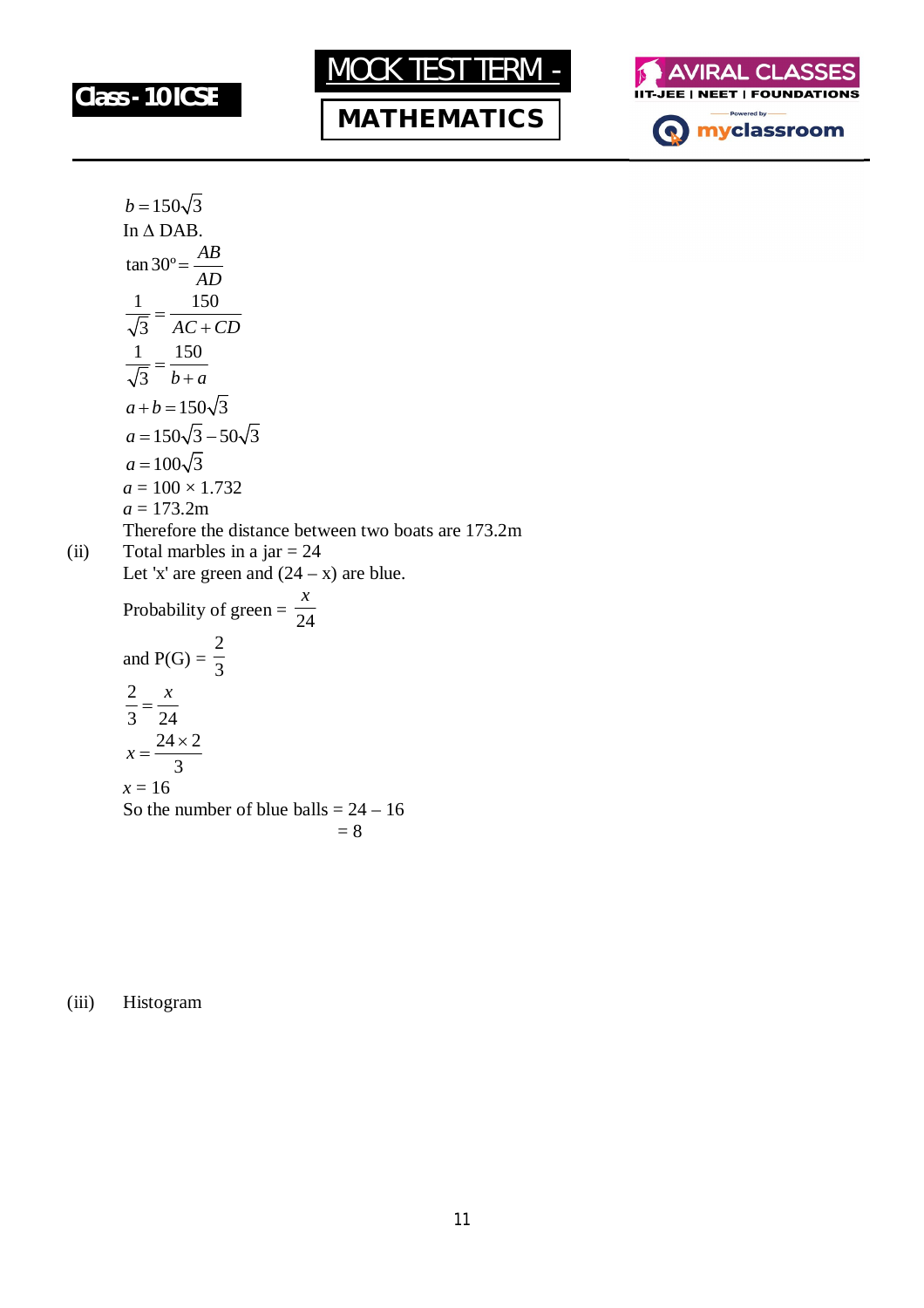

# **MATHEMATICS**





**Q6.**

(i) In the given figure  $\angle BDC = \angle CDB = 20^{\circ}$  (angle in same segment are equal)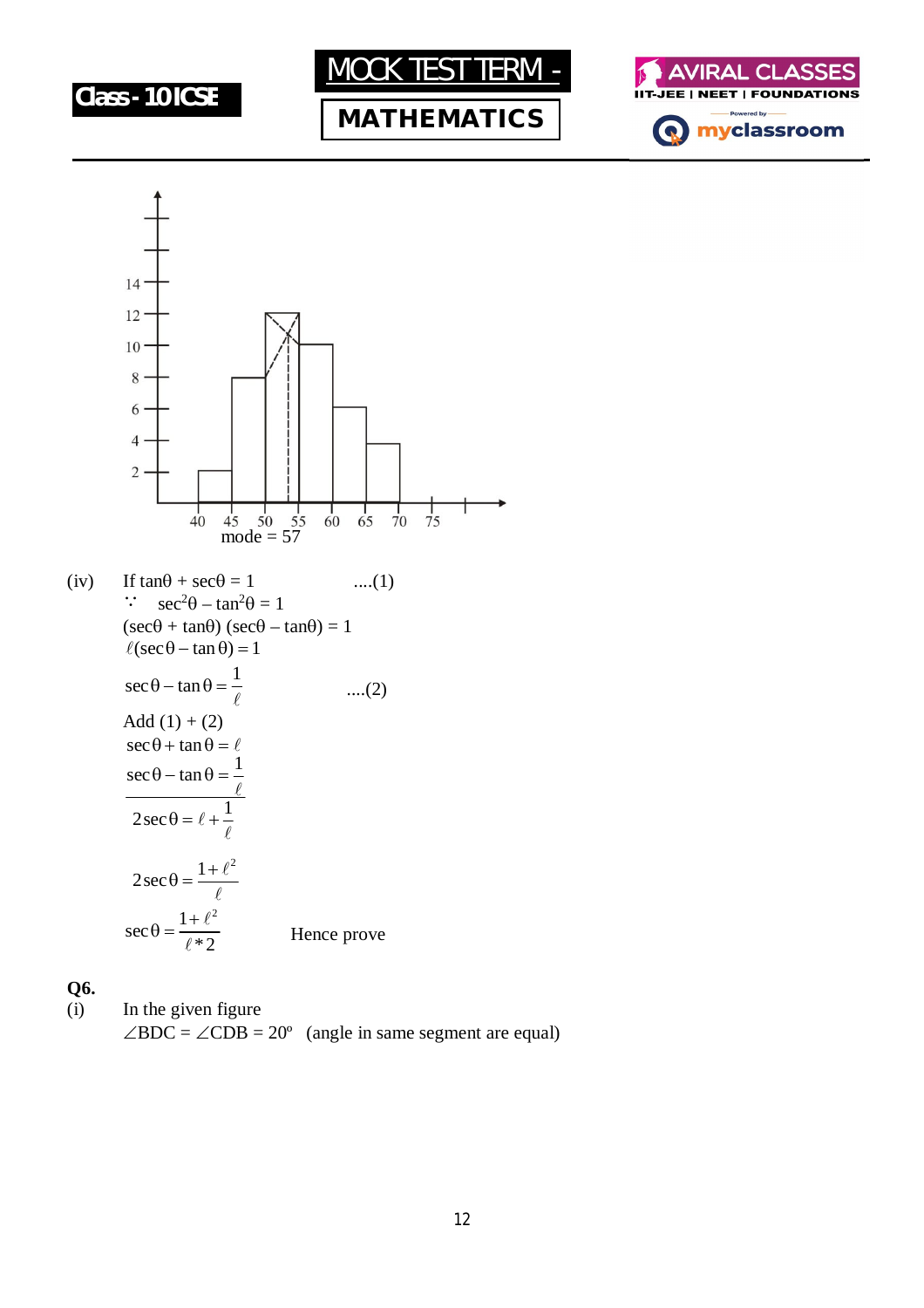







(ii) Given that (a, 2a) line on the line y  $\frac{2}{2}$  = 3x – 6, which satisfies the given equator.

$$
\frac{y}{2} = 3x - 6
$$
  

$$
\frac{2a}{2} = 3 \times a - 6
$$
  

$$
a = 3a - 6
$$
  

$$
6 = 3a - a
$$
  

$$
6 = 2a
$$
  

$$
a = \frac{6}{2} = 3
$$
  
Therefore the value of a is 3.

(iii) The equation is parallel to the line joining the point  $x_1 y_1$   $x_2 y_2$  $A(7, -1)$  and  $B(0, 3)$ slope of line  $AB = \frac{y_2 - y_1}{y_2 - y_1}$  $AB = \frac{y_2 - y_1}{ }$  $x_2 - x_4$  $=\frac{y_2-1}{x_2-1}$ <sup>-</sup>

$$
x_2 - x_4
$$
  
\n
$$
m = \frac{3 - (-1)}{0 - 7}
$$
  
\n
$$
m = \frac{3 + 1}{-7}
$$
  
\n
$$
m = -\frac{4}{7}
$$

and if two lines are parallel then their slope are also equal so the slope of required line is also 3 7  $\overline{a}$ So the equation of line passing through

 $P(-5, 1)$  having slope 3 7 is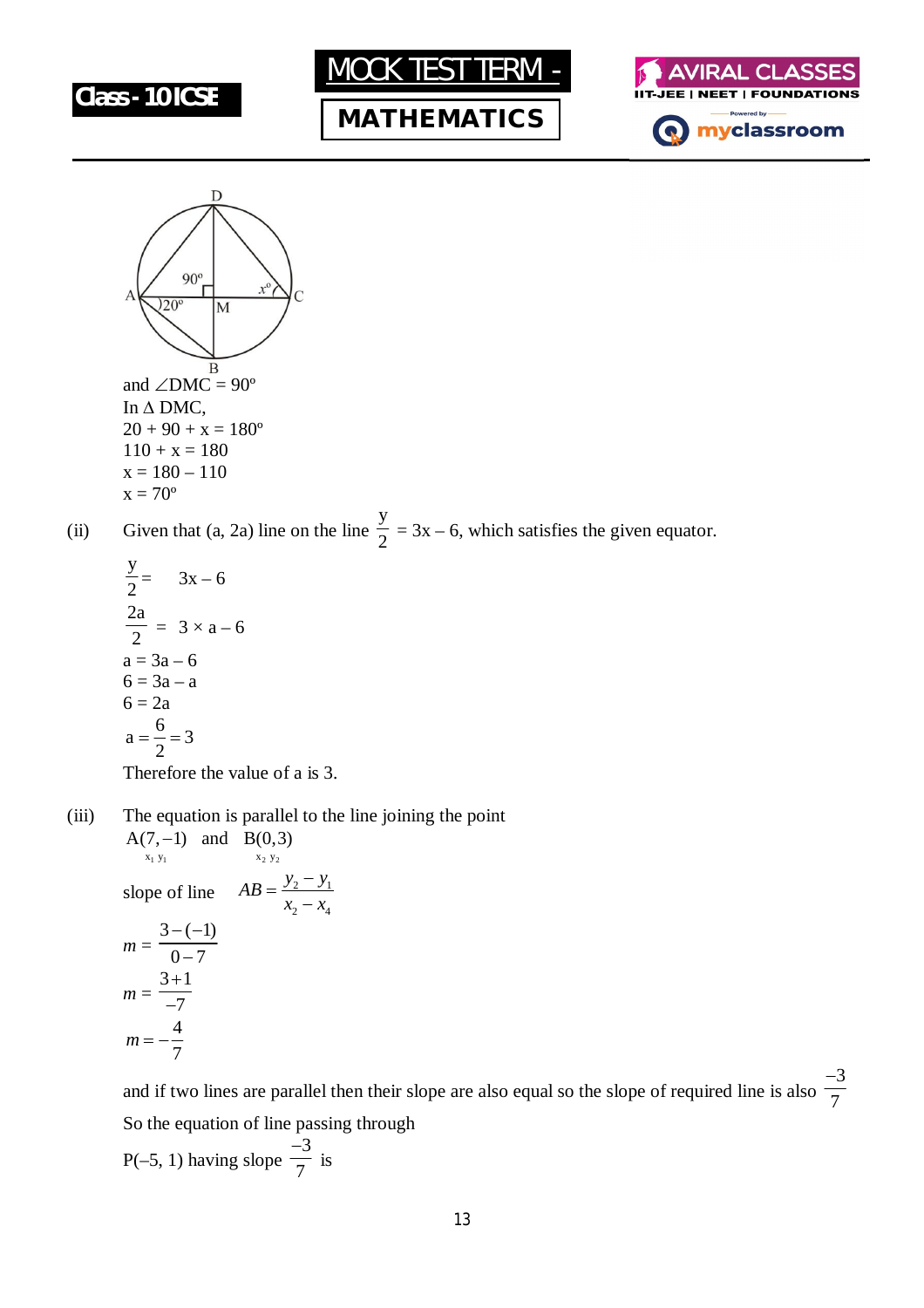





$$
y-y_1 = m(x-x_1)
$$
  
\n
$$
y-1 = \frac{-4}{7}(x-(-5))
$$
  
\n
$$
y-1 = \frac{-4}{7}(x+5)
$$
  
\n
$$
7(y-1) = -4x-20
$$
  
\n
$$
7y-7 = -4x-20
$$
  
\n
$$
4x-7y-7+20=0
$$
  
\n
$$
4x-7y+13=1
$$

(iv)

| CI        |    | C.F |
|-----------|----|-----|
| $0 - 10$  | 5  | 5   |
| $10 - 20$ | 10 | 15  |
| $20 - 30$ | 11 | 26  |
| $30 - 40$ | 20 | 46  |
| $40 - 50$ | 27 | 73  |
| $50 - 60$ | 38 | 111 |
| 60-70     | 40 | 151 |
| 70-80     | 29 | 180 |

Taking  $1 \text{cm} = 10 \text{ marks} - x$ -axis and  $1cm = 20$  students on y-axis

Plot the points (10, 5), (20, 15) ,(30, 26), (40, 46), (50, 73), (60, 111), (70, 151), (80, 180).